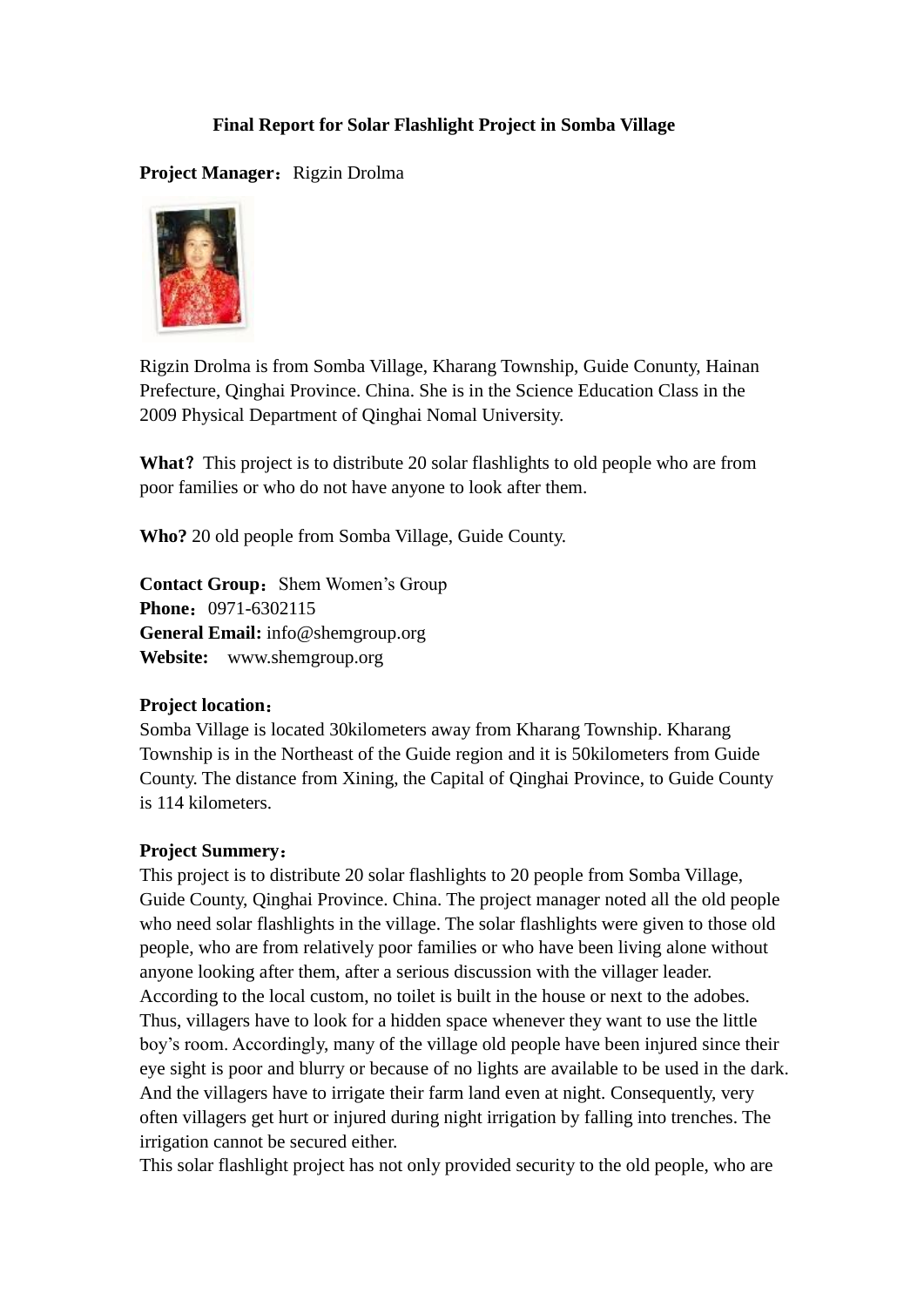from relatively poor families or who lives alone without anybody to look after them, but also it has made it more convenient for relatively poor families during night irrigation. Moreover the solar flashlights have secured the irrigation and they are very environmental and quite easy to use. In addition, the project manager has gained some communication and management experience through this project and she also has been able to do something meaningful for people who need help in their hometown as she wished.

## **Project Pictures**:



*The project manager is fully appreciated by the old women named Tseshon when the solar flashlight is handed to her. She is clearly instructed about how to using the flashlight by the project manager.*



*The old nun called Kenzang, she was very happy when she received the solar flashlight and she showed her appreciation toward both the donor and the project*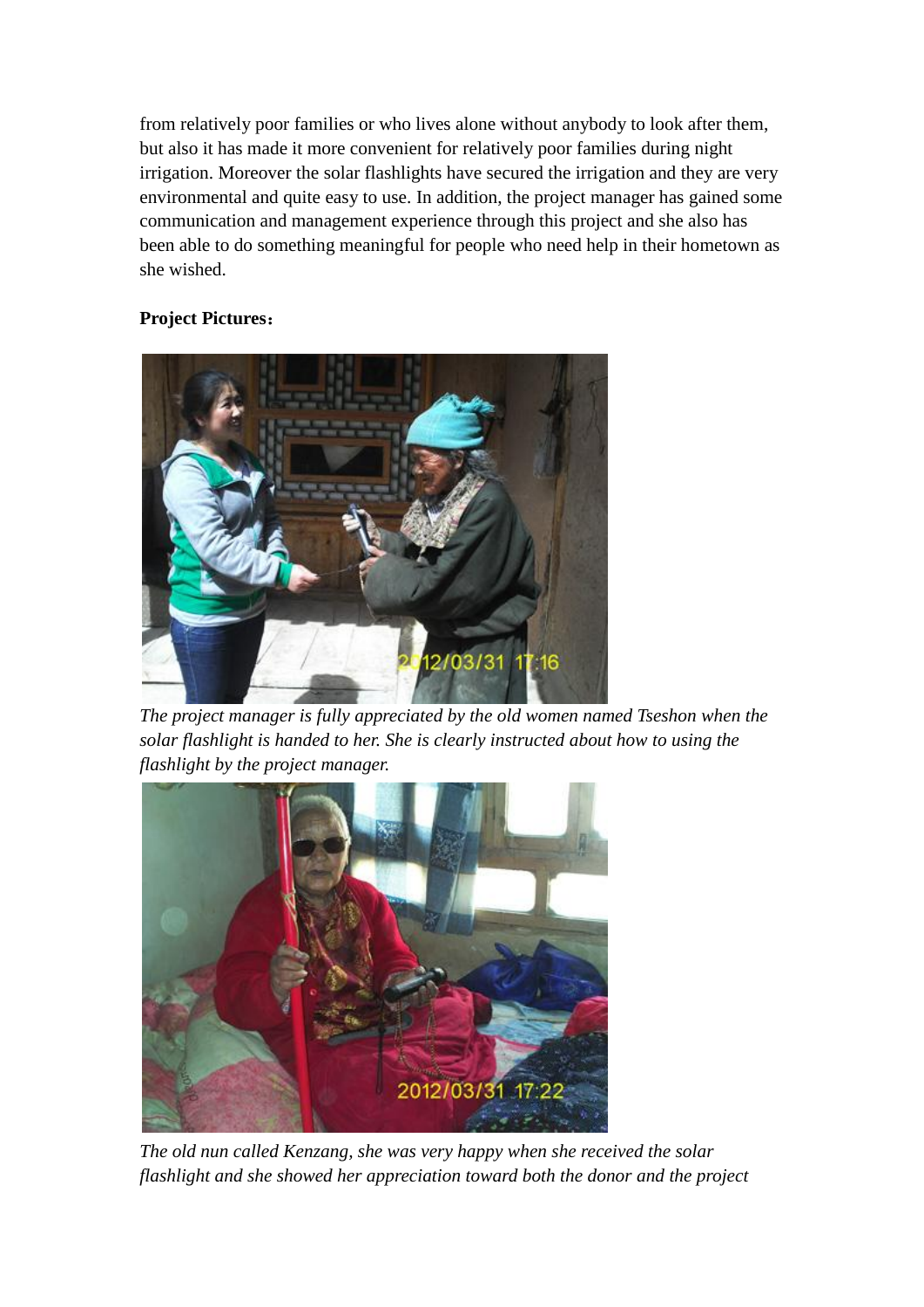*manager, as well as Shem Women's Group.*



*Tserigyi said her eyesight is pretty poor and she is always worried to going out during night. She got a flashlight but it has to be charged regularly so she finds that it is not very convenience for her. The solar flashlight does not need to get charged and it is very easy to use compare to her previous one.*



*Rigshitso said hers is the only family who has got no light at home in the village and she found the solar flashlight is much more than what she needs right now.*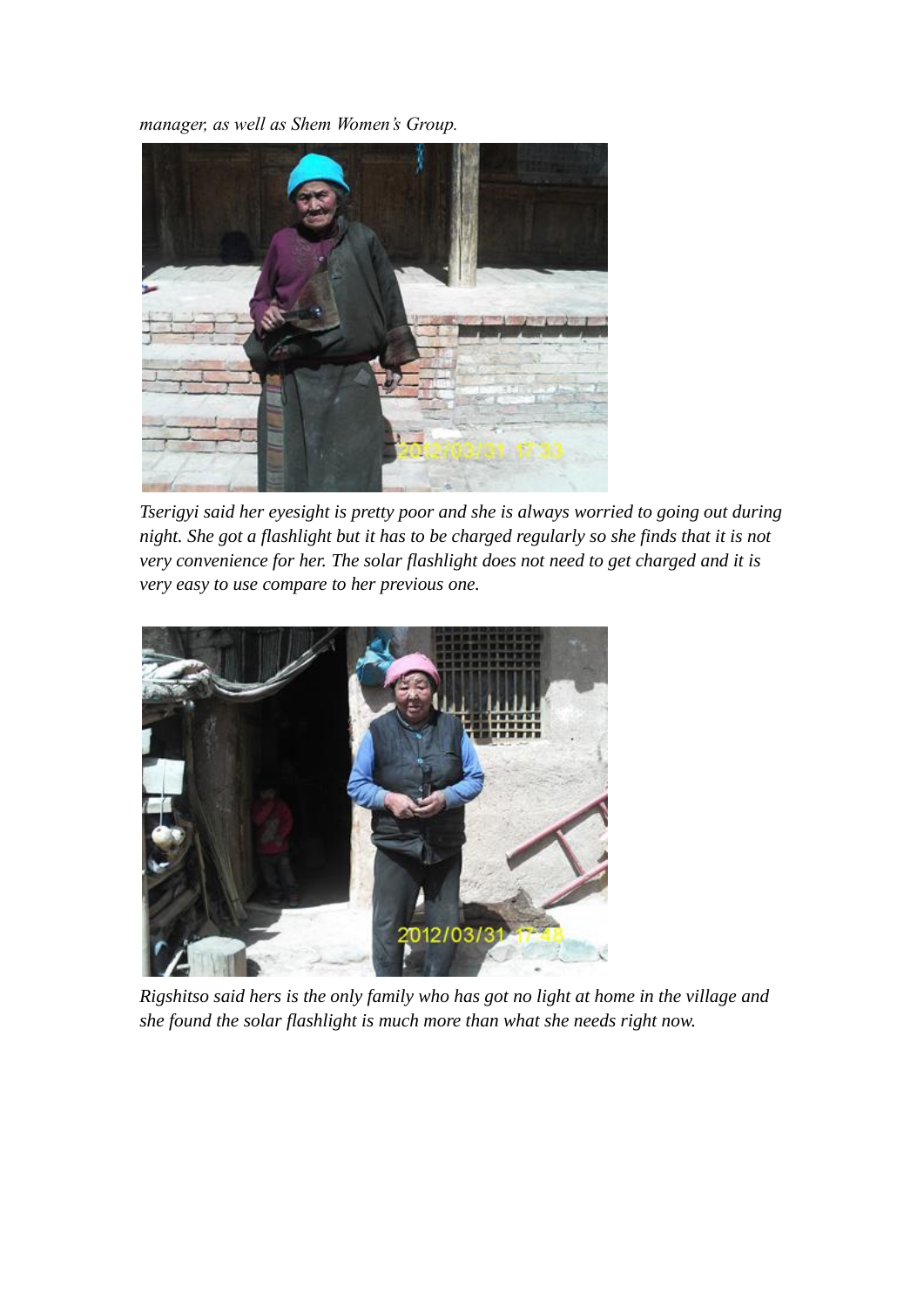

# **Benificairies' name list**:



# **Translation of benificiaries' name:**

| Pagjiy           | Rigshetso    |
|------------------|--------------|
| Nigmadrolma      | Sobnamjiy    |
| Drolmatso        | Dorjee       |
| Lhalojiy         | Tseroglhamo  |
| Tserogtso(older) | Chijungtso   |
| Namtsojiy        | Tserogdrolma |
| Dejiytso         | Dorjeetso    |
| <b>Tsewoe</b>    | Riggo        |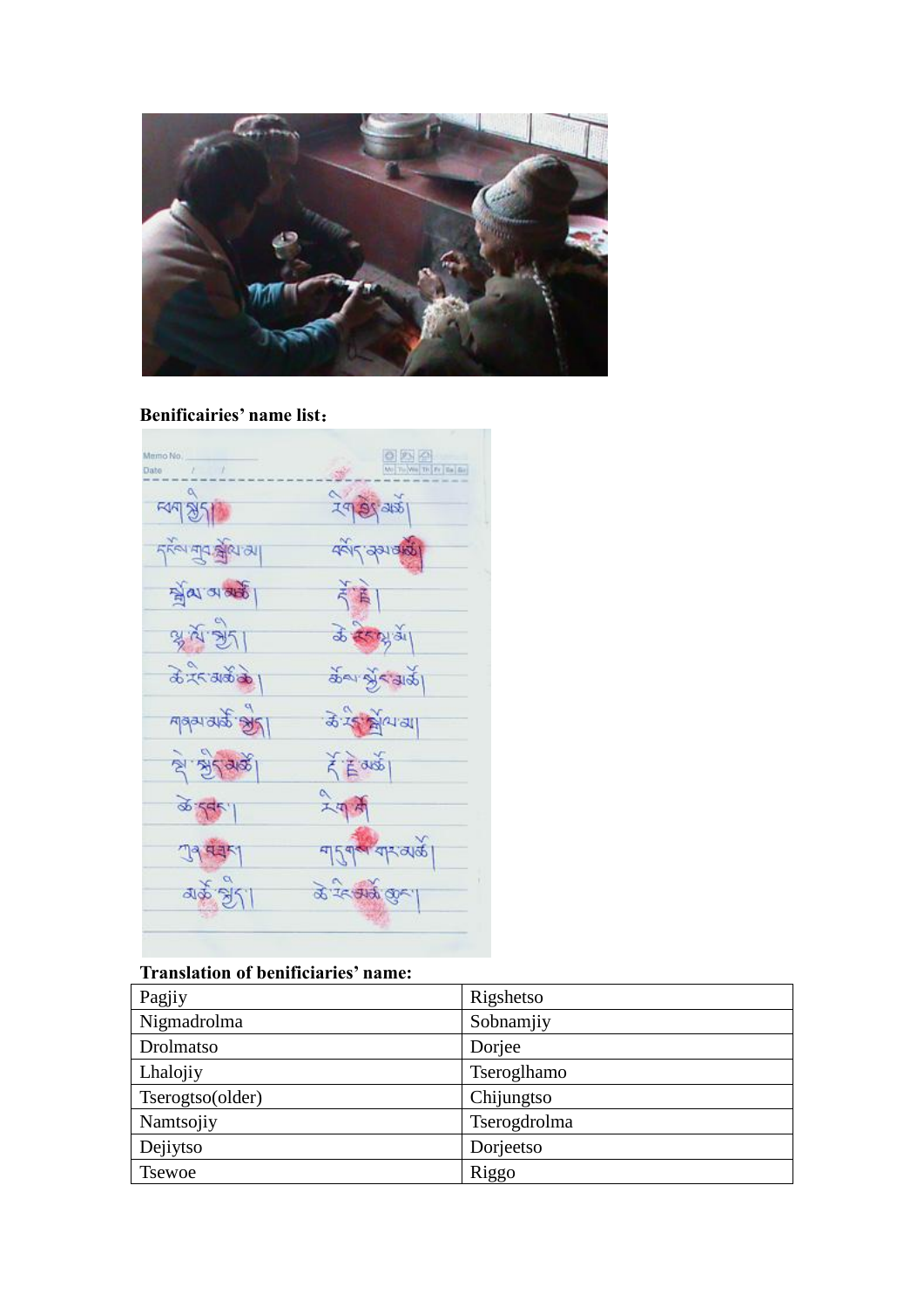| Kenzang | Doggartso          |
|---------|--------------------|
| Tsojiy  | Tserogtso(younger) |

### **Interview**:



"My name is Tsojiy. You are the only college student in our village and you have been always thinking of people from your hometown. We are proud of you and will always support you. Hope you keep doing such helpful things."



*Her name is Pagjiy. She said thanks to the donor and Shem Women's Group, as well as to those whom has the passion to help others.*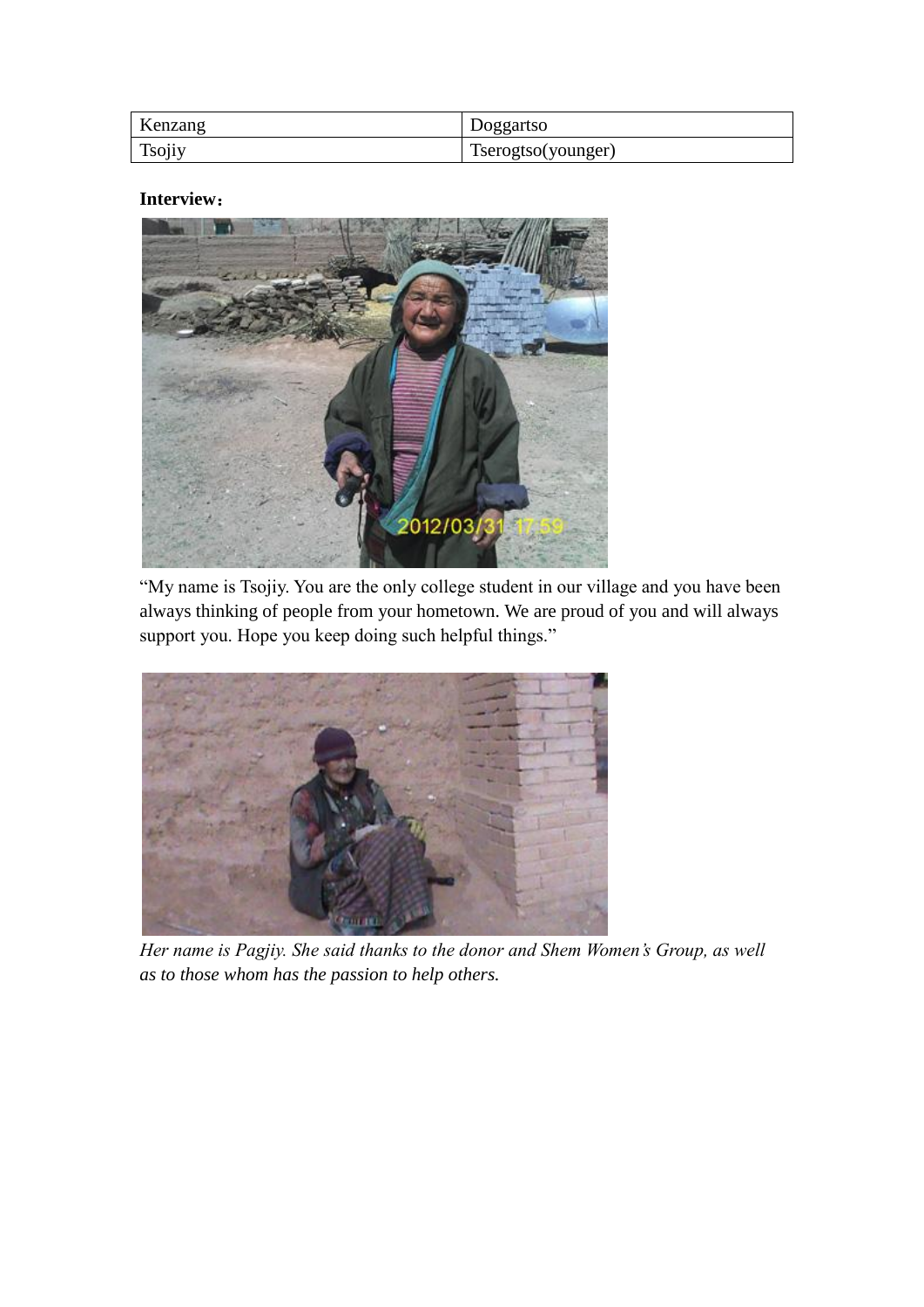

*Namtso said she has never got helped by others and this is the first time in her life. She was very happy and said would never forget.*



Nigmadrolma Said she had no light at home and the solar flashlight is just in time. She said thanks to people who had helped her.

**Thank You Letter**: